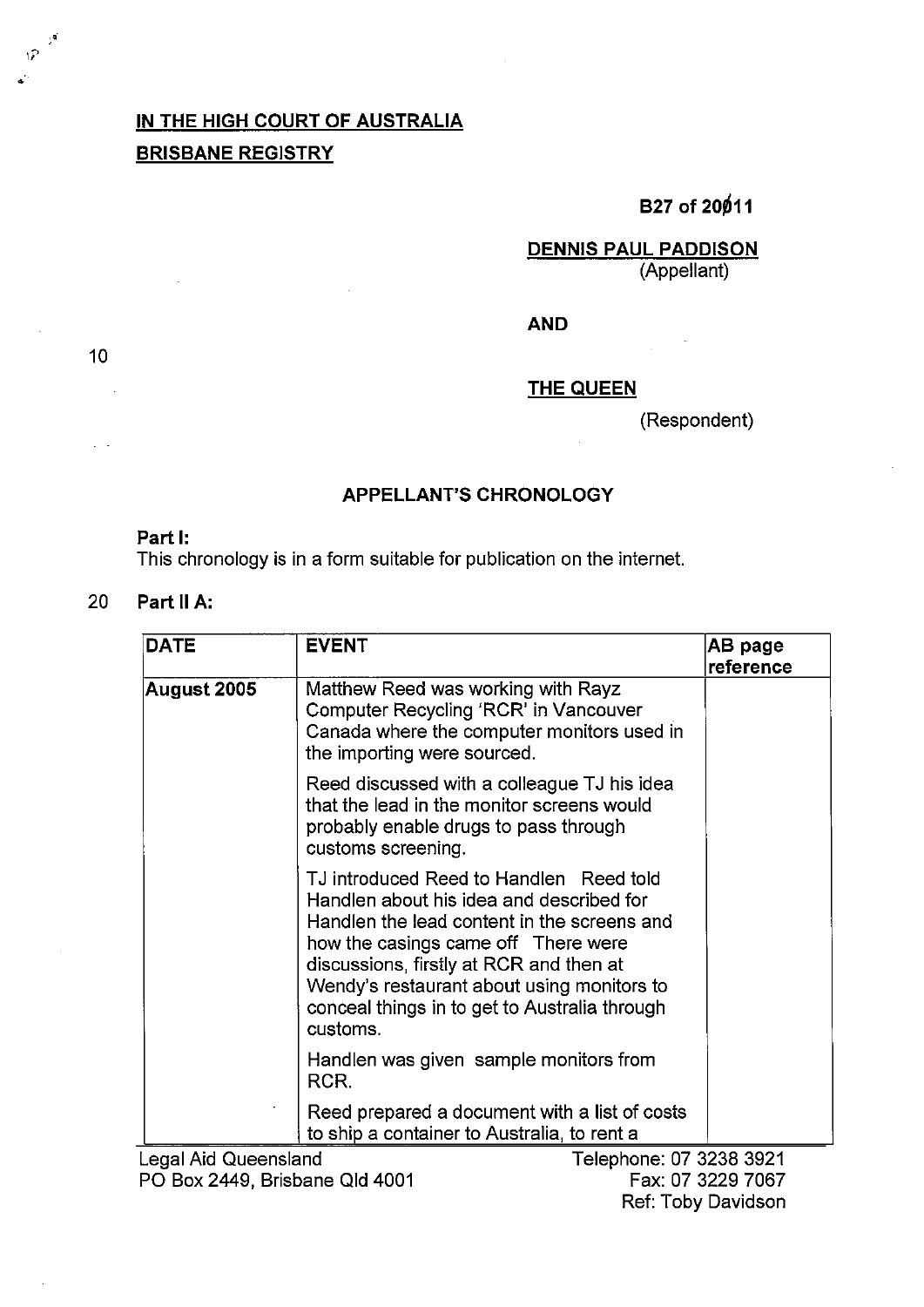|                                         | warehouse in Vancouver, to rent a warehouse<br>in Australia, freight costs, airline tickets and<br>packaging materials. He claimed this was<br>done at Handlen's request<br>Reed presented this plan to Handlen and a                                                                   |  |
|-----------------------------------------|-----------------------------------------------------------------------------------------------------------------------------------------------------------------------------------------------------------------------------------------------------------------------------------------|--|
|                                         | person named Tom at a meeting a couple of<br>weeks later.                                                                                                                                                                                                                               |  |
| November 2005                           | Reed had further contact with Handlen in<br>November 2005. Reed ordered a load of more<br>than 450 monitors though a broker. Reed paid<br>the deposit. He claimed that Handlen had<br>given him the cash for the deposit.                                                               |  |
| January 2006                            | TJ rented a warehouse in Vancouver through<br>his company Cyberdesk in Vancouver. Reed<br>paid for the balance of the monitors and<br>arranged for them to be delivered to the<br>warehouse. Reed claimed to have obtained<br>this money from Handlen.                                  |  |
| Late February<br>or early March<br>2006 | Reed, TJ, Handlen, Paddison (Doc) and<br>Paddison's father-in-law came to the<br>warehouse to pack the monitors. Reed said<br>that he, along with TJ, Handlen and Paddison<br>started picking out the best monitors for the<br>task which were Sun Microsystems brand.                  |  |
|                                         | According to Reed, Handlen, Paddison and<br>Paddison's father-in-law arrived with the small<br>vacuum packed packs containing pills                                                                                                                                                     |  |
|                                         | Reed and TJ shifted the monitors which were<br>to be cut to Paddison and his father-in-law who<br>took the casings off and cut into the monitors.<br>with Handlen's assistance. The vacuum<br>sealed packs were packed inside the monitors,<br>and liquid cement was used to seal them. |  |
|                                         | Reed purchased airline tickets to Australia for<br>himself and Handlen through a travel agent.<br>He claimed that he obtained the money from<br>Handlen                                                                                                                                 |  |
|                                         | Reed had experience with overseas shipping<br>and he arranged for the freight of the monitors<br>to Australia.                                                                                                                                                                          |  |
|                                         | Reed travelled to Australia to arrange the<br>business side at this end. Reed had a friend,<br>Kelsey Nerbas who lived and worked in<br>Brisbane with whom he kept in regular contact.                                                                                                  |  |

 $\frac{1}{2}$ 

 $\ddot{\phantom{a}}$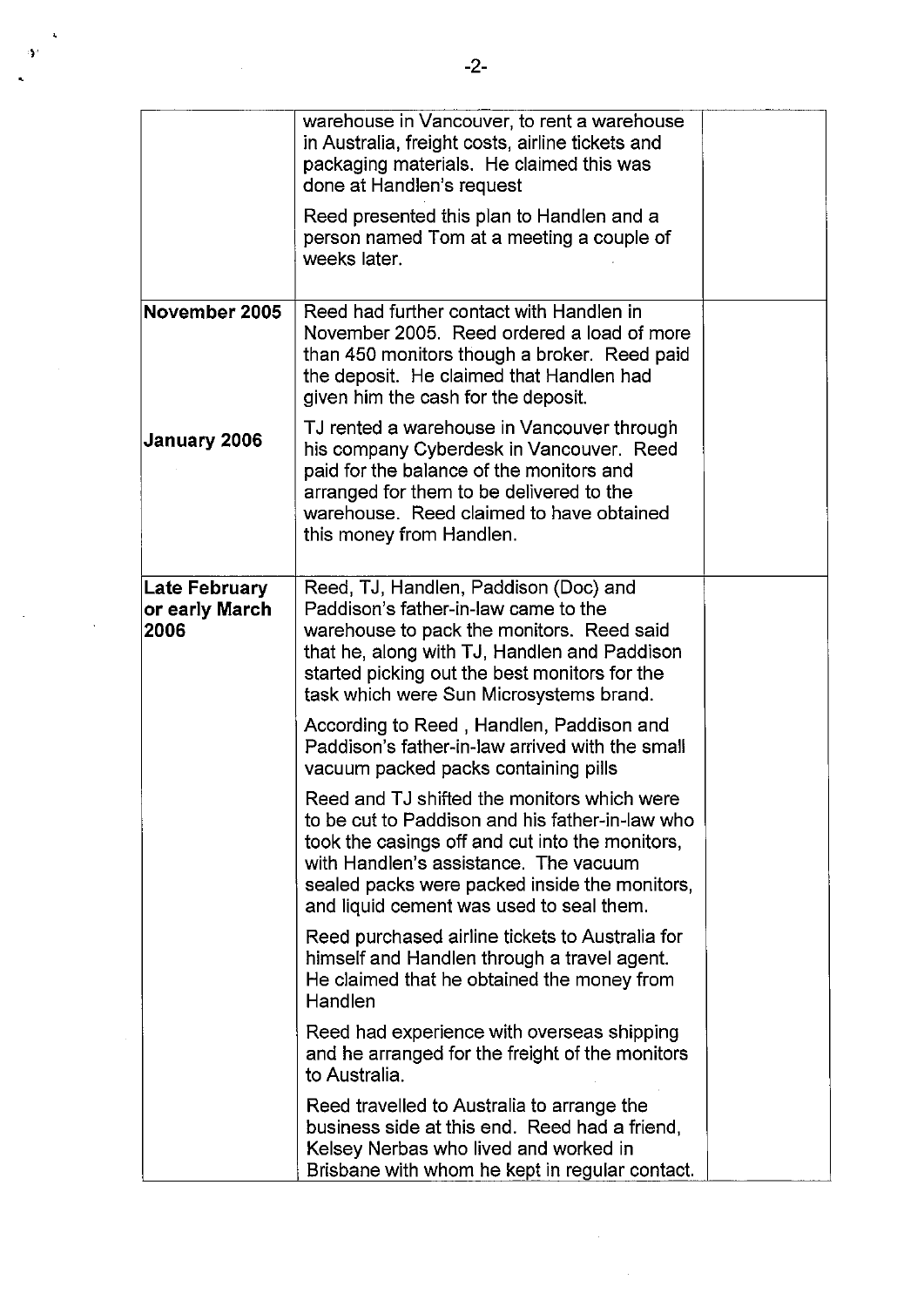| 6 April 2006                           | Reed travelled to Brisbane with Handlen on 6<br>April 2006. (Travel records Ex 112).                                                                                                                                                                                                                                                                                                                                                                                                                                                                                                           |  |
|----------------------------------------|------------------------------------------------------------------------------------------------------------------------------------------------------------------------------------------------------------------------------------------------------------------------------------------------------------------------------------------------------------------------------------------------------------------------------------------------------------------------------------------------------------------------------------------------------------------------------------------------|--|
| Between 10<br>April and 21<br>May 2006 | Reed arranged for accommodation in Brisbane<br>with Ronald Eric Dowling manager of Spring<br>Hill Manor. Reed and Handlen stayed at<br>Spring Hill Manor. Dowling gave evidence that<br>he received the rent from Handlen although<br>rent receipts were issued to Reed.                                                                                                                                                                                                                                                                                                                       |  |
| 24 April 2006                          | Reed arranged for the registration of a<br>company "Reliable Computer Conversions Pty<br>Ltd" "RCC" which was established for the<br>purpose of receiving the computer shipment.<br>Reed and Nerbas were the directors and<br>shareholders (Ex 60)                                                                                                                                                                                                                                                                                                                                             |  |
| 15 May 2006                            | Reed leased warehouse at Unit 18/388<br>Newman Road Geebung (Ex 61-64). The real<br>estate agent Cameron Heim gave evidence of<br>showing properties to Reed and his friend<br>'Dale".                                                                                                                                                                                                                                                                                                                                                                                                         |  |
| <b>Around May 15</b><br>2006           | Reed claimed Nerbas was told by Handlen<br>about the monitors containing drugs coming<br>into the country, at a dinner at Spring Hill.                                                                                                                                                                                                                                                                                                                                                                                                                                                         |  |
| May 2006                               | According to Reed, Nerbas paid the costs<br>initially with Handlen to arrange for money to<br>be deposited in Nerbas' account. Bank<br>records showed deposits made from<br>Paddison's account and the account of his<br>defacto wife (Ex 111). These records were<br>disputed by Paddison.                                                                                                                                                                                                                                                                                                    |  |
| 20 May 2006                            | Reed engaged Australian Customs<br>Professionals, a customs brokerage firm run by<br>Trent Barratt and Nick Wallace to assist with<br>customs clearance and continued to liaise with<br>this firm. Barratt's evidence was that Reed<br>was the person he dealt with and he spoke<br>with Nerbas only to relay information to Reed.<br>Neither Wallace nor Barratt ever met Handlen<br>or Paddison or had dealings with either of<br>them. Reed said that the funding of the<br>shipping container in Canada was paid for by<br>TJ and the customs clearance fees paid from<br>Nerbas' account. |  |

 $\ddot{\phantom{a}}$ 

۰,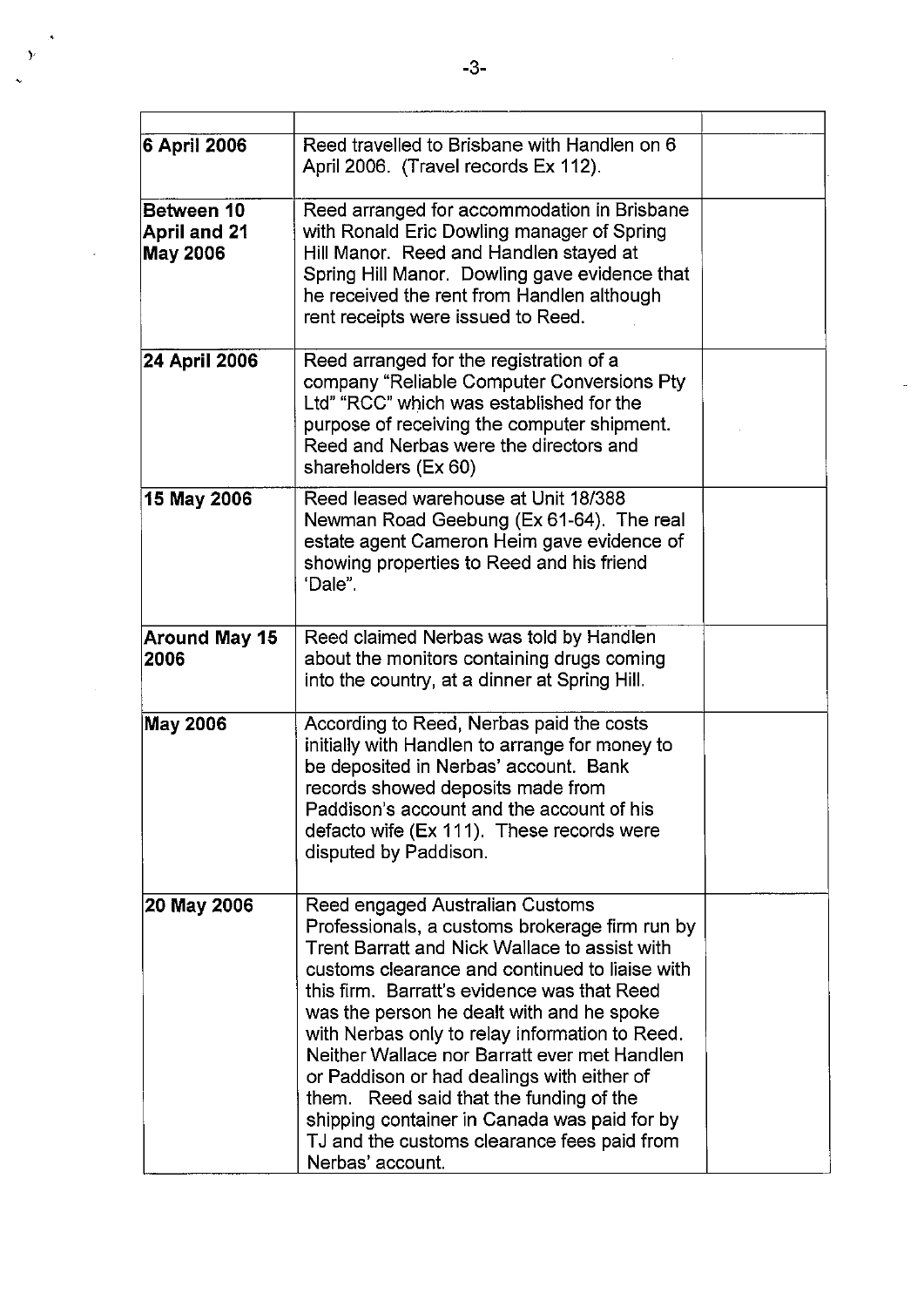| 20 May 2006         | Reed said he was given Dave Perry's contact<br>details by Handlen as someone who could<br>arrange to get the container cleared through<br>customs quickly. Reed passed Perry's details<br>to Customs broker Trent Barratt.                                                            |  |
|---------------------|---------------------------------------------------------------------------------------------------------------------------------------------------------------------------------------------------------------------------------------------------------------------------------------|--|
| 27 - 29 May<br>2006 | The container arrived around 27 May 2006 and<br>was delivered to the warehouse on or about 29<br>May 2006.                                                                                                                                                                            |  |
|                     | Reed said that he; Nerbas and Handlen were<br>present when the container was delivered to a<br>warehouse at 18/388 Newman Road,<br>Geebung.                                                                                                                                           |  |
|                     | Reed said that tools – knives screwdrivers and<br>tape - were purchase to unpack. Nerbas' bank<br>records show purchase which the prosecution<br>alleged to be tools.                                                                                                                 |  |
|                     | Reed operated a forklift and with Nerbas<br>operating a pallet jack inside the warehouse<br>unloaded the monitors with some assistance<br>from Handlen who had a shoulder injury.                                                                                                     |  |
| Around 6 June       | Reed said that a week later Nerbas drove<br>Reed and Handlen to the warehouse. Reed<br>operated the pallet jack, bringing the pallets<br>over and cutting the plastic wrap and removing<br>the empty monitors which were on top of the<br>packaged monitors.                          |  |
|                     | Reed described a process of removing the<br>casings of the monitors and using a small<br>hammer to break the opening that had been<br>glued in place so that the packages could be<br>removed. Reed said the packages were the<br>same ones he had seen packed in there in<br>Canada. |  |
|                     | Reed said there were also other packages that<br>he didn't recognize which were 6-8 inch x 4<br>inches x 2 inches thick square-shaped<br>packages wrapped in silver with red around<br>them, and also four larger foot-long cylindrical<br>packages with red wrapping.                |  |
|                     | The process of unpacking took one day. Reed<br>said that he and Nerbas and Handlen left the<br>warehouse together. Reed said he saw<br>Handlen put some of the smaller packages into                                                                                                  |  |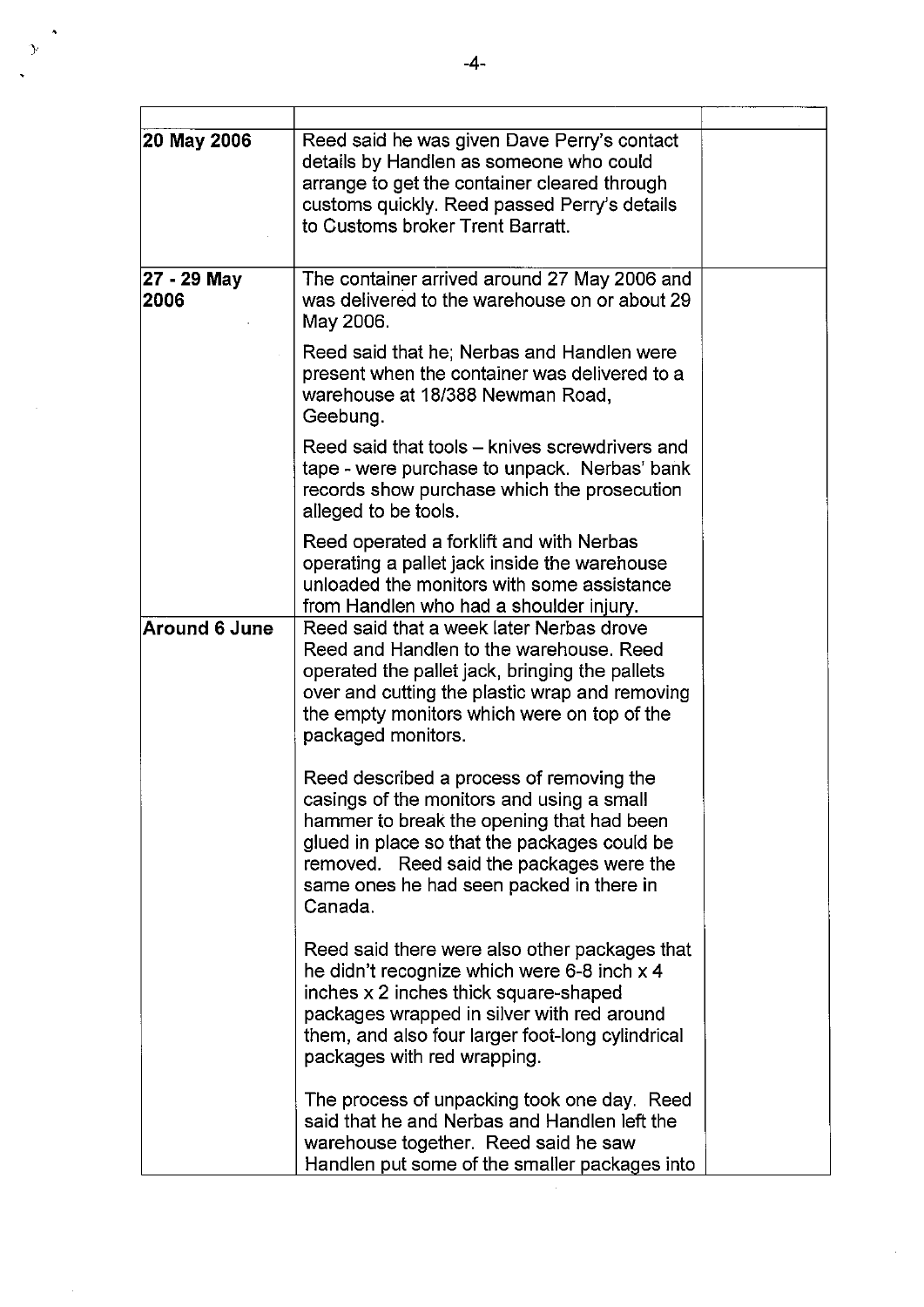|             | a green shopping bag and take two of the big<br>red ones.<br>Reed said he saw Handlen put some pills into<br>smaller zip lock bags and said these were later<br>given to a person named John. An older Asian<br>man Reed understood to be "Frank" visited<br>their hotel suite and left with the green<br>shopping bag.<br>Reed purchased a duffel bag (he claimed at<br>Handlen's request) and the packages were put<br>into duffel bags at Unit 18 by Reed, Nerbas<br>and Handlen.<br>Reed said that two Asian males came to<br>Reed's suite at Oaks North Quay and collected<br>the packets of pills. Reed counted the<br>packages, and what was in the packages,<br>communicated with "Frank" by phone and<br>handed over a piece of a Canadian five or ten<br>dollar bill to the Asian male that arrived as<br>arranged. He obtained a luggage trolley, put<br>the duffle bags on them, looked inside and<br>wrote the count on a piece of paper, took the<br>trolley in the elevator and to the van waiting<br>outside where the bags were loaded. Reed<br>claimed to have done all this following<br>communications with Handlen. |  |
|-------------|------------------------------------------------------------------------------------------------------------------------------------------------------------------------------------------------------------------------------------------------------------------------------------------------------------------------------------------------------------------------------------------------------------------------------------------------------------------------------------------------------------------------------------------------------------------------------------------------------------------------------------------------------------------------------------------------------------------------------------------------------------------------------------------------------------------------------------------------------------------------------------------------------------------------------------------------------------------------------------------------------------------------------------------------------------------------------------------------------------------------------------------|--|
| 7 July 2006 | Reed obtained a sailing schedule from the<br>customs broker Nick Wallace (Ex 12 and 13).<br>He claimed to have done this because<br>Handlen contacted him after Reed and Nerbas<br>had returned to Canada. Reed understood<br>there would be two more shipments, based on<br>advice from Frank to Handlen that there should<br>be a second shipment with just monitors, as<br>Customs would be more likely to check the<br>second shipment.<br>Reed attended a meeting with Handlen and TJ<br>in a diner in Abbotsford (Canada) to discuss<br>the next shipment.<br>Reed sourced another load of monitors and<br>saw them delivered.<br>Reed was involved in transport arrangements                                                                                                                                                                                                                                                                                                                                                                                                                                                      |  |
|             | for the second and third containers and                                                                                                                                                                                                                                                                                                                                                                                                                                                                                                                                                                                                                                                                                                                                                                                                                                                                                                                                                                                                                                                                                                  |  |

 $\mathcal{L}$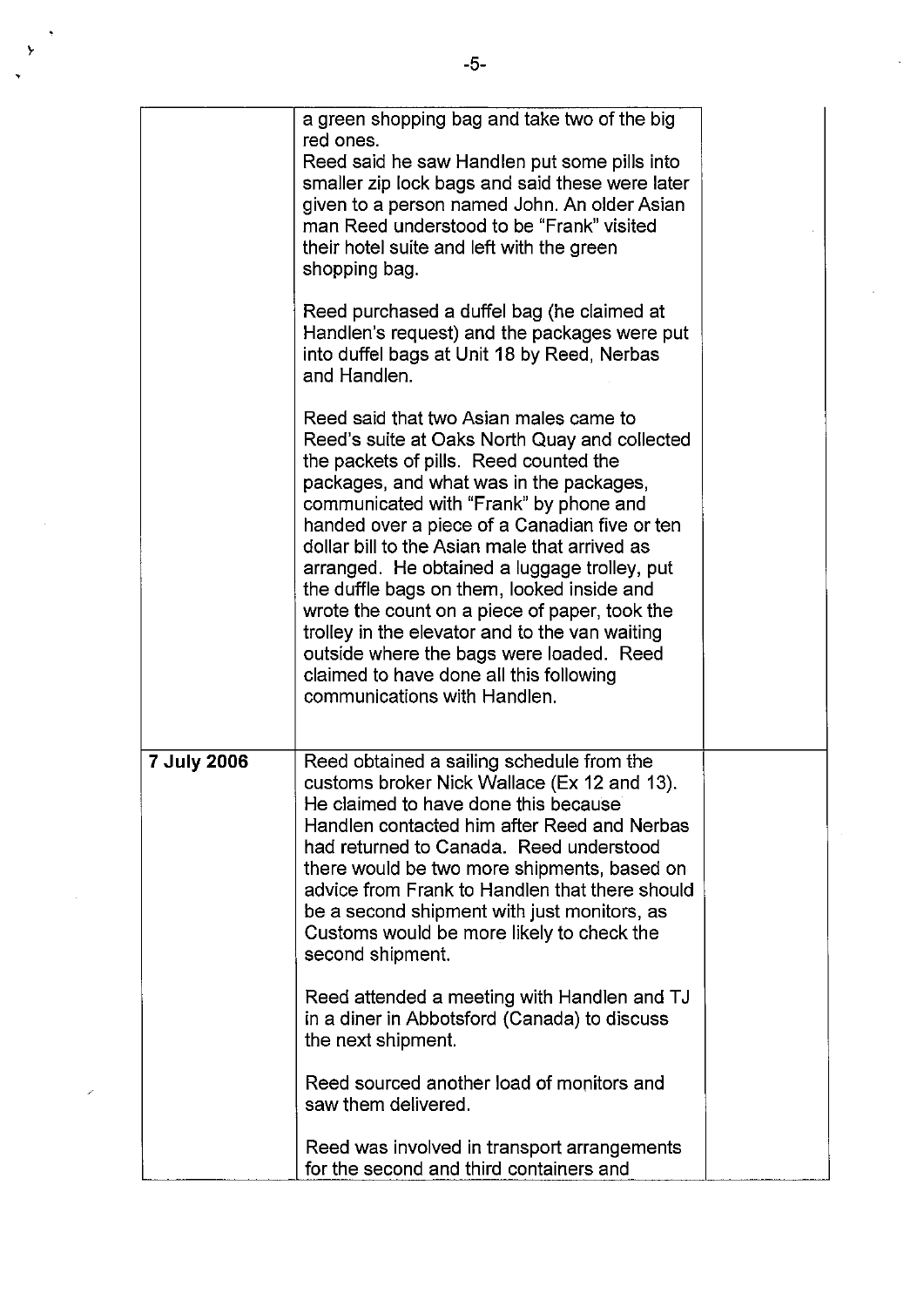|                       | shipping arrangements.                                                                                                                                                                                                                                                                                                                                                                                                                                                                                                                                                                                                                                 |  |
|-----------------------|--------------------------------------------------------------------------------------------------------------------------------------------------------------------------------------------------------------------------------------------------------------------------------------------------------------------------------------------------------------------------------------------------------------------------------------------------------------------------------------------------------------------------------------------------------------------------------------------------------------------------------------------------------|--|
|                       | Reed said that the preparation of the monitors<br>for the third shipment was done at Paddison's<br>house at Abbotsford, British Columbia. Reed<br>took the monitors to the Abbotsford place in<br>Handlen's mini-van with TJ and Handlen. Reed<br>said he saw one package of cocaine.                                                                                                                                                                                                                                                                                                                                                                  |  |
|                       | Reed said he and Paddison and another<br>person, Kyle, loaded monitors into Handlen's<br>van. Handlen was not present. Reed drove<br>his vehicle behind Handlen's van containing<br>the monitors as they were later transported<br>from the Abbotsford address to the warehouse.                                                                                                                                                                                                                                                                                                                                                                       |  |
| <b>10 August 2006</b> | Reed flew to Australia (flight records Ex 112).                                                                                                                                                                                                                                                                                                                                                                                                                                                                                                                                                                                                        |  |
| 11 August 2006.       | Reed hired a Kennards storage unit at 20<br>Northlink Place Virginia together with Nerbas<br>(Ex 43).                                                                                                                                                                                                                                                                                                                                                                                                                                                                                                                                                  |  |
| <b>20 August 2006</b> | Reed and Nerbas flew to Sydney returning the<br>following day. According to Reed the purpose<br>of the trip was to collect \$50,000 from the<br>Asian man named Frank (Shen). Reed<br>claimed this was done on Handlen's<br>instructions. Reed gave half in cash to Nerbas<br>to reimburse him for the rent on the Geebung<br>warehouse. Reed requested Shen to transfer<br>another \$10,000 to Nerbas' account. (Bank<br>Records for Nerbas show deposit of \$24,800<br>on 22 August 2006 and a further deposit of<br>\$10,000 on 30 August).<br>Reed was in Australia when a second<br>container (without drugs) arrived and he<br>helped unload it. |  |
| 4 September<br>2006   | Paddison arrived in Australia.                                                                                                                                                                                                                                                                                                                                                                                                                                                                                                                                                                                                                         |  |
| 6 September<br>2006   | Handlen arrived in Australia<br>(Ex 112) Reed said he received a phone call<br>from Handlen who told him he was in Sydney.<br>A Stamford Hotel employee Lauren Callery<br>confirmed Handlen's wife Rose Moschetti had<br>rented a room (Ex 49, 50) with a man matching<br>Handlen's description, and had been visited by<br>a man she identified from a photoboard as<br>Shen (Ex 51).                                                                                                                                                                                                                                                                 |  |

 $\sim$   $\sim$ 

 $\hat{\mathcal{A}}$ 

 $\hat{\boldsymbol{\beta}}$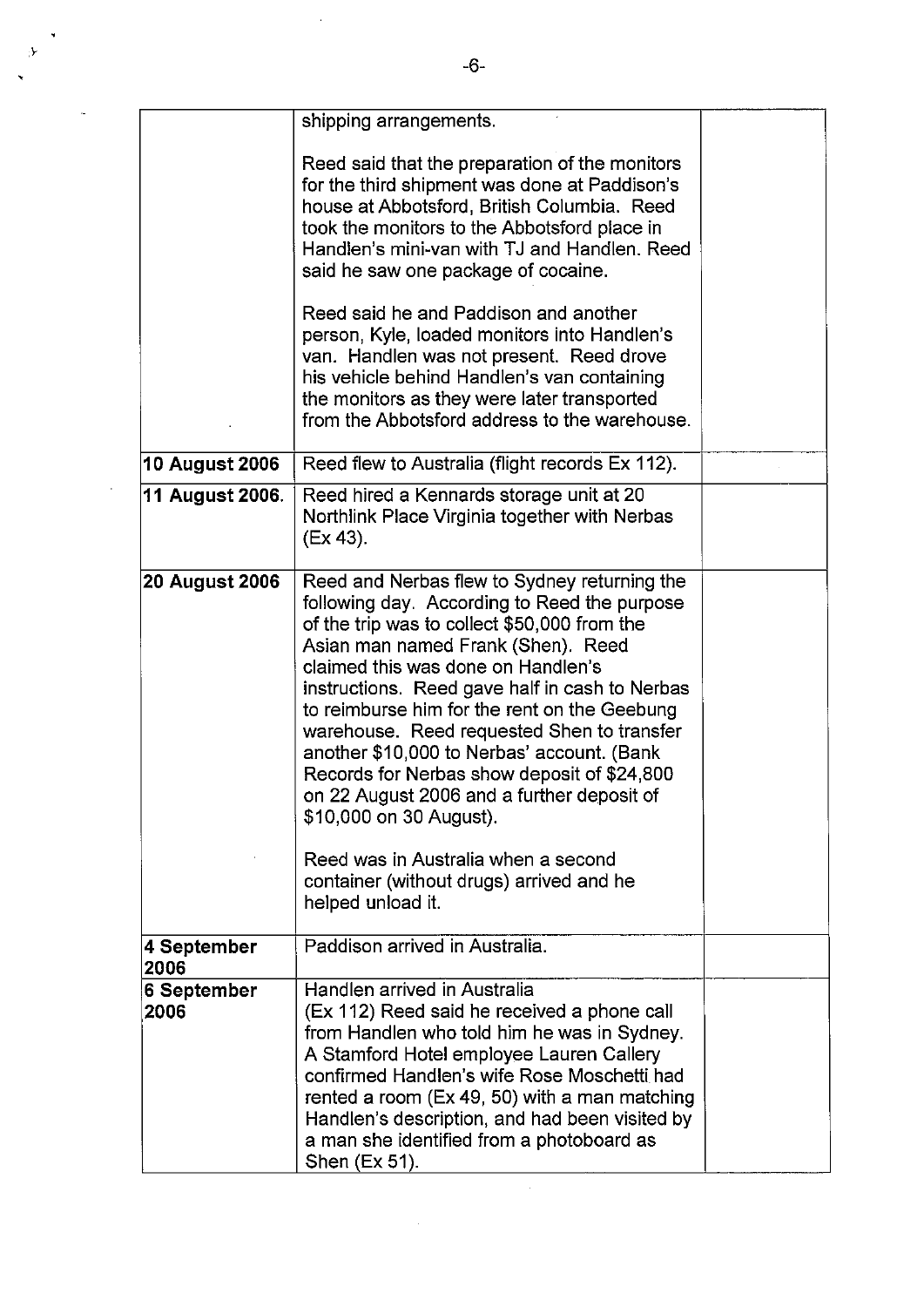| 8 September  | Customs officers examined the third shipment                                                 |  |
|--------------|----------------------------------------------------------------------------------------------|--|
| 2006         | and located packages of drugs. AFP were<br>alerted by Customs. AFP located 135.kg of         |  |
|              | powder containing cocaine, and 121,291                                                       |  |
|              | tablets which contained a mix of MDMA and                                                    |  |
|              | methamphetamine. Police removed all the                                                      |  |
|              | drugs from the monitors and replaced with                                                    |  |
|              | placebos.<br>After discovery of the drugs AFP commenced                                      |  |
|              | surveillance and obtained telephone                                                          |  |
|              | interception warrants. The calls recorded for                                                |  |
|              | Handlen, Paddison and Reed apparently                                                        |  |
|              | concerned the progress of a container through                                                |  |
|              | Customs. Handlen communicated by                                                             |  |
|              | telephone with a person alleged to be "Frank"<br>(Shen) about the progress of the container. |  |
|              | Reed communicated with the Customs brokers                                                   |  |
|              | regarding the delays in the delivery of the                                                  |  |
|              | container and informed Handlen of its                                                        |  |
|              | progress.                                                                                    |  |
| 12 September | Reed told Paddison there had been a problem                                                  |  |
| 2006         | with the paperwork from the shipping<br>company, later advised him that the container        |  |
|              | had cleared, was going to be fumigated and                                                   |  |
|              | would be available on Thursday.                                                              |  |
|              |                                                                                              |  |
|              | Telephone calls recorded on 13 and 14                                                        |  |
|              | September between Reed and Paddison                                                          |  |
|              | discuss delays with the clearance of a<br>container. Reed kept Paddison up to date with      |  |
|              | delivery times.                                                                              |  |
|              |                                                                                              |  |
| 14 September | Reed and Nerbas visited the Eye Spy Shop                                                     |  |
| 2006         | (surveillance) and the assistant was overheard                                               |  |
|              | to say they didn't have "anything that detects<br>government GPS".                           |  |
|              |                                                                                              |  |
|              |                                                                                              |  |
| 17 September | At Coolangatta Reed obtained money from                                                      |  |
| 2006         | Handlen for payments to Customs Brokers and                                                  |  |
|              | capital expenses, and according to Reed,                                                     |  |
|              | Handlen negotiated a payment to Nerbas of<br>\$100,000. Surveillance officers observed       |  |
|              | Handlen Reed and Nerbas together at Twin                                                     |  |
|              | Towns.                                                                                       |  |
|              | Reed subsequently paid \$5,000 to the customs                                                |  |
|              | brokers. This was confirmed by the evidence                                                  |  |
|              | of Nick Wallace.                                                                             |  |
|              |                                                                                              |  |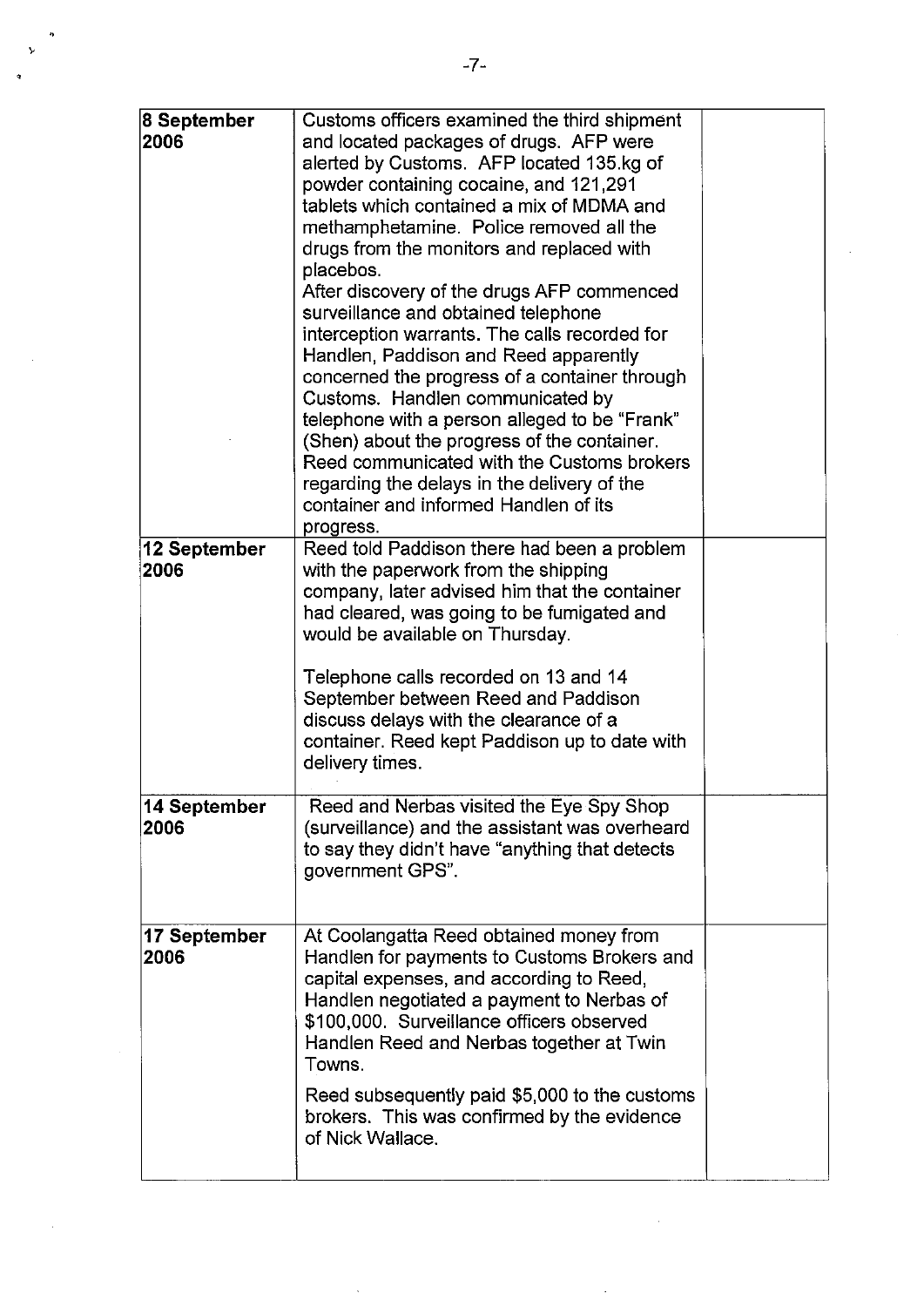| 18 September<br>2006 | Handlen met with David Perry the union official<br>at the Colmslie Hotel. Prior to this meeting<br>Reed said he gave Handlen details of the<br>container and the ship which Handlen took to<br>the meetings                                                                                                                                                                                                                                                                                                                                                                                                                                          |  |
|----------------------|------------------------------------------------------------------------------------------------------------------------------------------------------------------------------------------------------------------------------------------------------------------------------------------------------------------------------------------------------------------------------------------------------------------------------------------------------------------------------------------------------------------------------------------------------------------------------------------------------------------------------------------------------|--|
| 18 September<br>2006 | Reed took the train with Paddison to unload<br>the third container (surveillance). Reed and<br>Paddison walked towards Geebung Railway<br>Station and got into a car (Audi 964-JDL)<br>driven by Nerbas.                                                                                                                                                                                                                                                                                                                                                                                                                                             |  |
|                      | Reed observed that the container was packed<br>differently to when he had last seen it in<br>Canada. Reed telephoned Handlen Reed<br>telephoned Nick Wallace the customs broker<br>about the contents being disturbed. Nerbas<br>conducted computer searches regarding<br>Customs drug busts. Reed told Handlen at a<br>meeting at Gambaros restaurant that he and<br>Nerbas thought it unlikely that Customs would<br>have searched the container and left the<br>contents disturbed. Reed said that Handlen<br>seem to accept this theory.<br>According to Reed, Handlen instructed Reed<br>and Paddison to make an inspection of the<br>monitors. |  |
|                      | Reed and Nerbas arranged for a suitable rental<br>vehicle to transport the drugs once they were<br>unpacked.                                                                                                                                                                                                                                                                                                                                                                                                                                                                                                                                         |  |
|                      | Reed and Paddison completed unloading. The<br>next day they went back to the warehouse, on<br>Reed's version, to determine whether the<br>packages of drugs were still there.                                                                                                                                                                                                                                                                                                                                                                                                                                                                        |  |
|                      | Reed and Paddison purchased luggage to<br>carry the goods and purchased cleaning<br>supplies which Paddison was observed to be<br>carrying to the warehouse. They caught the<br>train to the warehouse. They were under AFP<br>surveillance. Police had installed a camera in<br>the interior of the unit which recorded the<br>activities inside.                                                                                                                                                                                                                                                                                                   |  |
|                      | Reed said he saw Paddison look inside a<br>monitor, shake his head and put the casing<br>back on. Paddison's fingerprints were located                                                                                                                                                                                                                                                                                                                                                                                                                                                                                                               |  |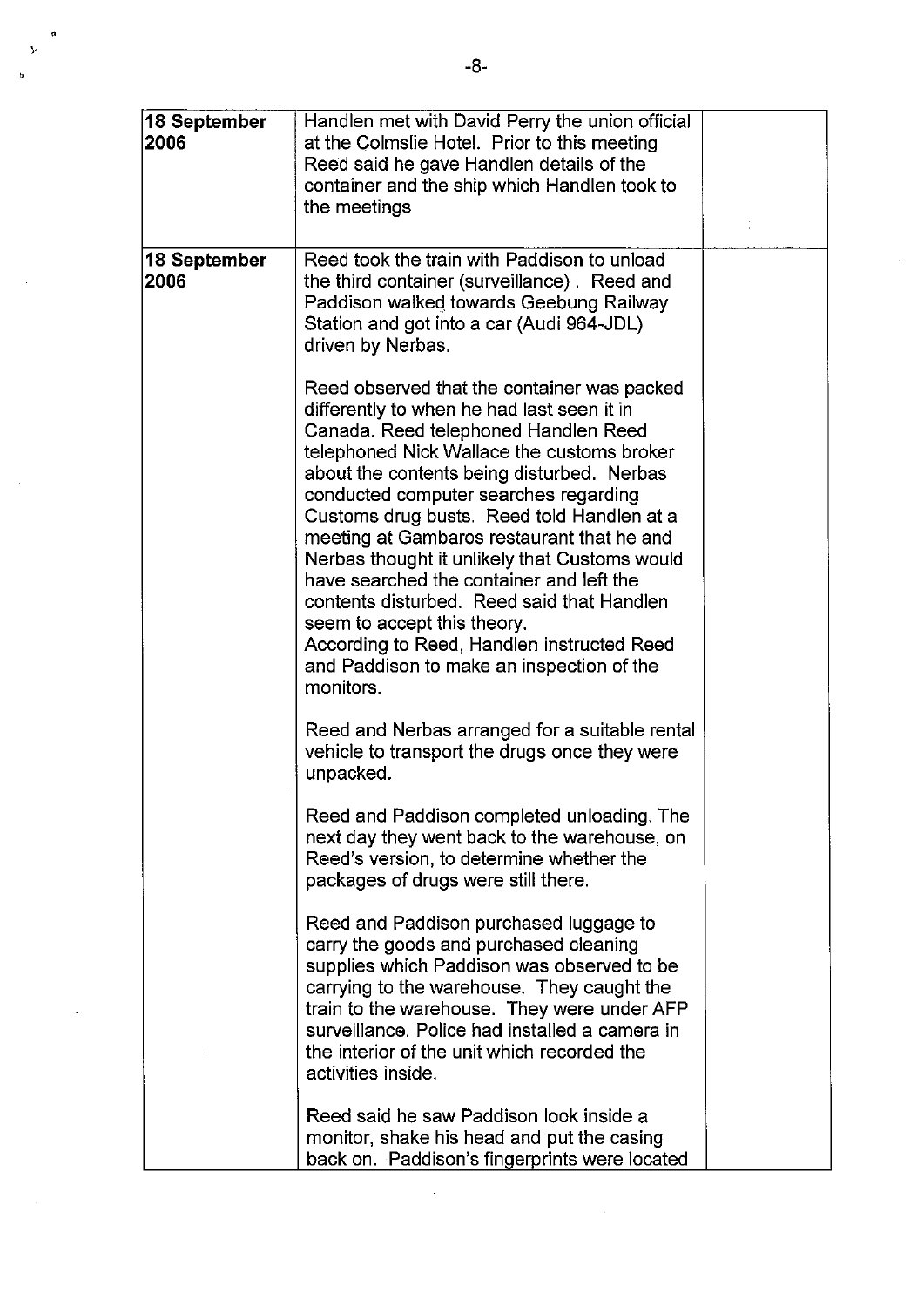|                      | on the inside of the casing of one of the<br>monitors Paddison gave evidence that he had<br>assisted Reed in Vancouver to move some<br>computer monitors, including the backs of<br>monitors, which were stacked on pallets in a<br>warehouse.<br>Reed said that he and Paddison took the<br>gloves off, turned the lights off, locked the<br>storage unit and returned to the railway station<br>(surveillance). |  |
|----------------------|-------------------------------------------------------------------------------------------------------------------------------------------------------------------------------------------------------------------------------------------------------------------------------------------------------------------------------------------------------------------------------------------------------------------|--|
| 20 September<br>2006 | Handlen met with David Perry and another<br>associate Taylor at the Jubilee Hotel<br>(surveillance)                                                                                                                                                                                                                                                                                                               |  |
| 20 September<br>2006 | Reed and Paddison were arrested at the<br>station.                                                                                                                                                                                                                                                                                                                                                                |  |
| 20 September<br>2006 | Handlen arrested.                                                                                                                                                                                                                                                                                                                                                                                                 |  |
| 20 September<br>2006 | Search warrant by AFP officers at<br>Rentaustralia offices which had been occupied<br>by Nerbas. Files were seized and the AFP<br>computer examiner examined the computer<br>hard drive and located an internet search<br>history including a number of search items<br>including "Australian customs drug bust" on 18<br>September 2006.                                                                         |  |
| 21 September<br>2006 | Police searched the warehouse and seized the<br>computer monitors. Subsequent examination<br>for fingerprints by Gerritsen (and identification<br>of left middle finger of Paddison [Ex 75] on<br>inside of outer casing of Computer monitor. In<br>one of them a packet of tablets similar though<br>not identical to those seized from this shipment<br>was located.                                            |  |

 $\ddot{\phantom{a}}$ 

## **Part 11 B:**

~--.--.--------

,

.<br>'ዛ

 $\bar{\gamma}$ 

| <b>DATE</b>  | <b>EVENT</b>       | $ AB\>page$<br>reference |
|--------------|--------------------|--------------------------|
| 8-9 May 2008 | Pre-trial hearing. |                          |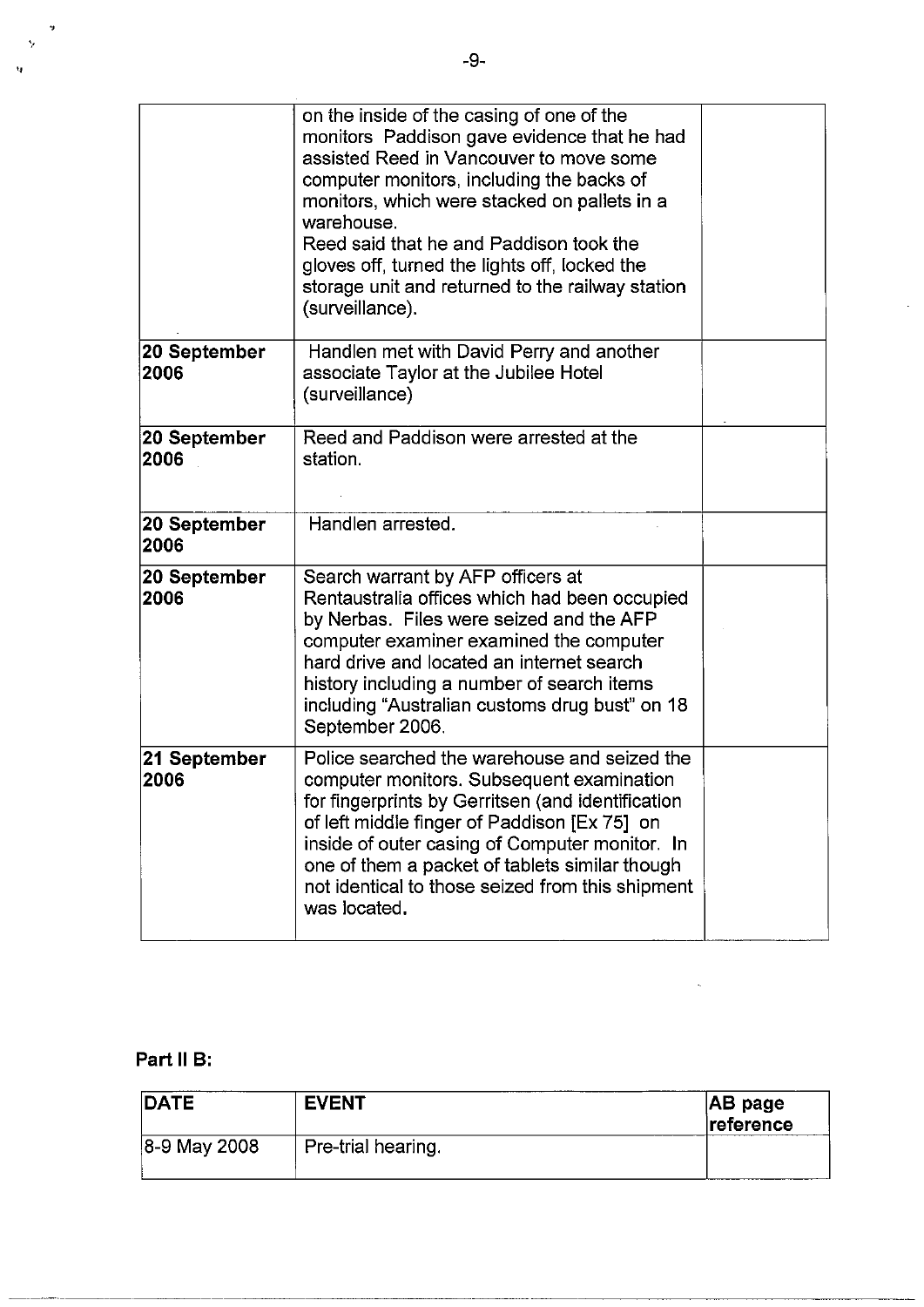| 24 November<br>2008 | Crown opened its case.                                                                                                                                                                                                                                                                                  |  |
|---------------------|---------------------------------------------------------------------------------------------------------------------------------------------------------------------------------------------------------------------------------------------------------------------------------------------------------|--|
| 25 November<br>2008 | Application by Handlen to for discharge of<br>Juror 7 (who knew MUA officer).                                                                                                                                                                                                                           |  |
| 26 November<br>2008 | Question from the jury:<br>"Your Honour, could you please read through<br>the charges laid against each of the<br>defendants? Could we please have the<br>charges printed on to a piece of paper? Can<br>you please clarify the defendants are linked by<br>association; do we take this into account?" |  |
| 26 November<br>2008 | Judge answered question from jury.                                                                                                                                                                                                                                                                      |  |
| 29 November<br>2008 | Question from the jury:<br>"Your Honour, can you please clarify the<br>charge of attempting to possess and the<br>definition of this charge as compared to<br>possession."                                                                                                                              |  |
| 2 December<br>2008  | Judge raises issue of the meaning of 'import'<br>with counsel.                                                                                                                                                                                                                                          |  |
| 4 December<br> 2008 | Application on behalf of Nerbas for discharge<br>of the jury.                                                                                                                                                                                                                                           |  |
| 4 December<br>2008  | Nerbas re-arraigned and pleaded guilty to<br>counts 1, 3, 4, 5.                                                                                                                                                                                                                                         |  |
| 5 December<br> 2008 | Application by Handlen to discharge jury -<br>refused.                                                                                                                                                                                                                                                  |  |
| 5 December<br>2008  | Crown case closed.                                                                                                                                                                                                                                                                                      |  |
| 5 December<br>2008  | Handles elects not to give or call evidence.                                                                                                                                                                                                                                                            |  |
| 5 December<br>2008  | Paddison elects to give evidence.                                                                                                                                                                                                                                                                       |  |
| 8 December<br>2008  | Application by Mr Mumford for leave to<br>withdraw as Handlen's counsel.                                                                                                                                                                                                                                |  |
| 8 December<br>2008  | Reasons given for refusal to grant application<br>to discharge jury on 5/12/08.                                                                                                                                                                                                                         |  |
| 8 December<br>2008  | Mr Mumford granted leave to withdraw.                                                                                                                                                                                                                                                                   |  |
| 9 December<br>2008  | Mr Richards appears for Handlen.                                                                                                                                                                                                                                                                        |  |

· "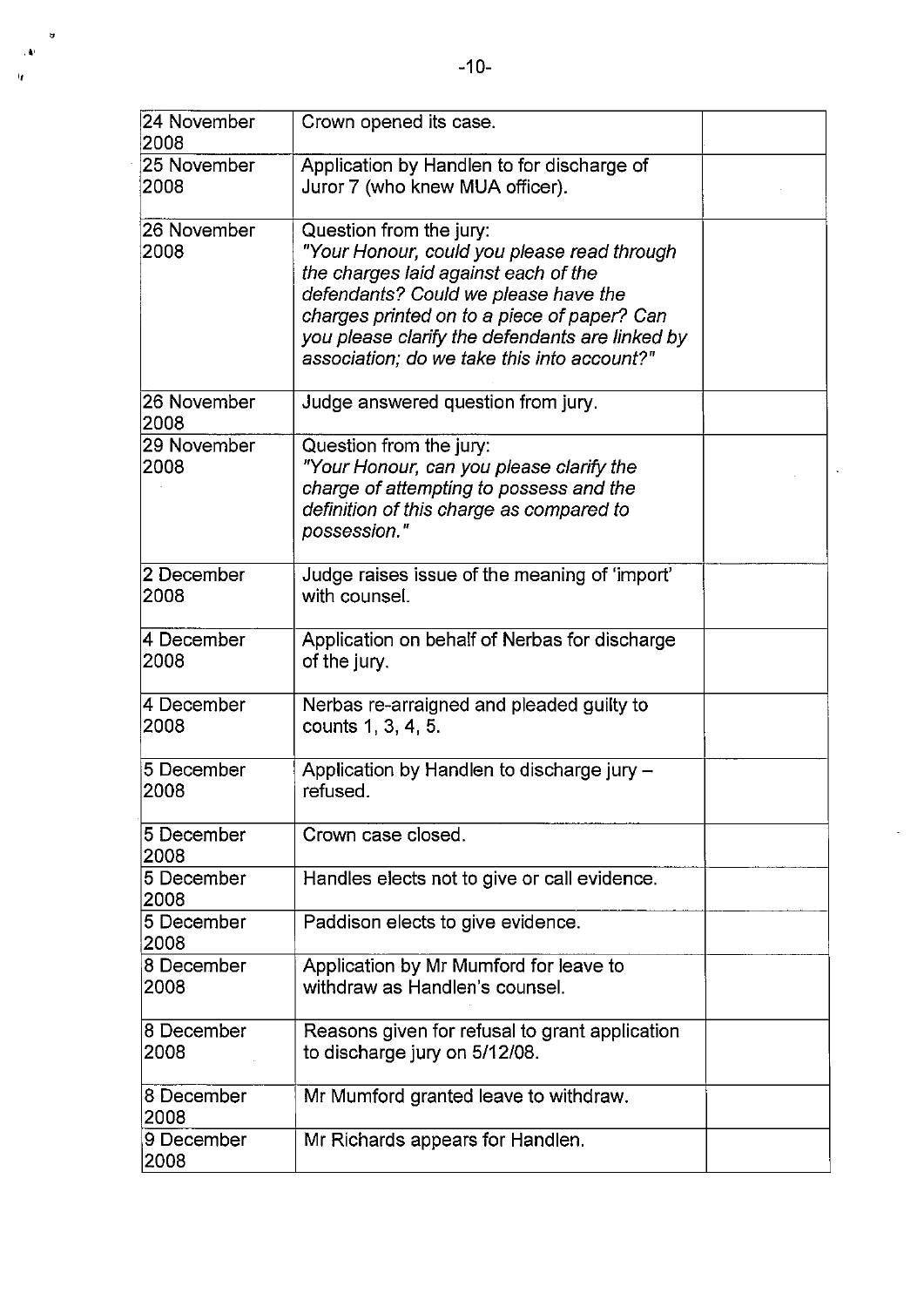| 9 December<br> 2008    | Application by Mr Richards on behalf of<br>Handlen to discharge jury - refused, reasons<br>given.          |  |
|------------------------|------------------------------------------------------------------------------------------------------------|--|
| l9 December<br> 2009   | Application by Mr Richards to discharge jury<br>refused.                                                   |  |
| 9 December<br>2008     | Application by Mr Richards to withdraw as<br>counsel for Handlen - granted.                                |  |
| 12 December<br>2008    | Application by Handlen to recall crown<br>witnesses - refused.                                             |  |
| 12 December<br>2008    | Application by Handlen to declare a mistrial on<br>the basis of refusal to recall witnesses -<br>refused.  |  |
| 12 December<br>2008    | Counsel for Paddison joins application for<br>mistrial on instructions from client - refused.              |  |
| 12 December<br>2008    | Counsel opens case for defence (Paddison).                                                                 |  |
| 12 December<br>2008    | Paddison gives evidence.                                                                                   |  |
| 15 December<br>2008    | Application by Mr Gundelach to withdraw as<br>counsel for Paddison - granted.                              |  |
| 15 December<br>2008    | Reasons given for rulings on 12 December<br>2008 in relation to refusing an application for a<br>mistrial. |  |
| 15 December<br>2008    | Paddison address.                                                                                          |  |
| 15 December<br>2008    | Crown address.                                                                                             |  |
| 16 December<br>2008    | Handlen address.                                                                                           |  |
| 16-17 December<br>2008 | Judge's directions.                                                                                        |  |
| 17 December<br>2008    | Jury retired 10:33am.                                                                                      |  |
| 18 December<br>2008    | Verdicts 4:53pm.                                                                                           |  |
| 15 January 2009        | Notice of Appeal filed in the Court of Appeal for<br>Handlen.                                              |  |
| 20 January 2009        | Mentioned and adjourned.                                                                                   |  |

4 June 2009 Sentencing submissions.

 $\alpha$  $\overline{\mathcal{L}}$  $\mathbf{v}$